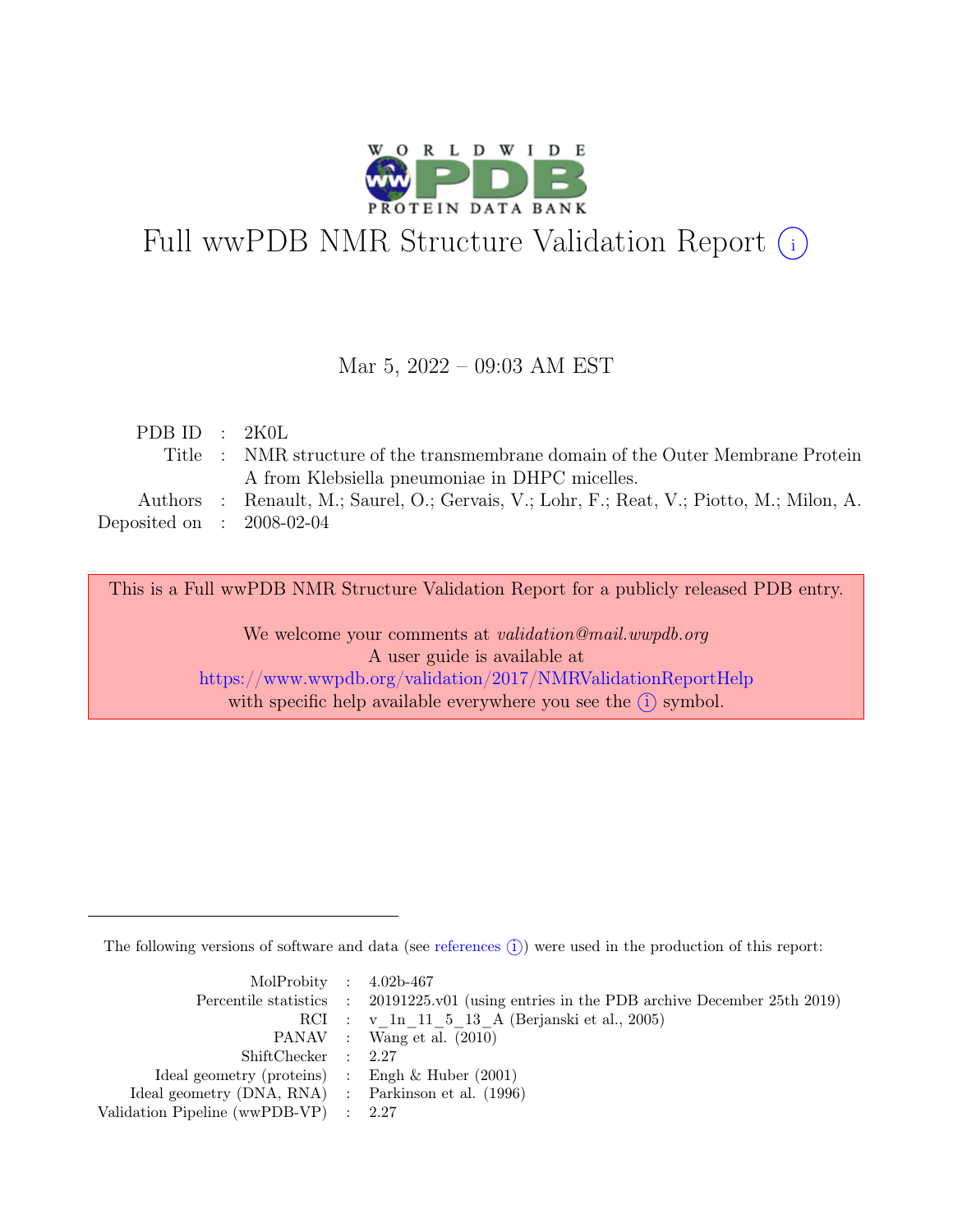# 1 Overall quality at a glance  $(i)$

The following experimental techniques were used to determine the structure: SOLUTION NMR

The overall completeness of chemical shifts assignment was not calculated.

Percentile scores (ranging between 0-100) for global validation metrics of the entry are shown in the following graphic. The table shows the number of entries on which the scores are based.



| Metric                | <u> v noro al chive</u><br>$(\#Entries)$ | $1111111$ at $01111$<br>$(\#Entries)$ |
|-----------------------|------------------------------------------|---------------------------------------|
| Clashscore            | 158937                                   | 12864                                 |
| Ramachandran outliers | 154571                                   | 11451                                 |
| Sidechain outliers    | 154315                                   | 11428                                 |

The table below summarises the geometric issues observed across the polymeric chains and their fit to the experimental data. The red, orange, yellow and green segments indicate the fraction of residues that contain outliers for  $>=$  3, 2, 1 and 0 types of geometric quality criteria. A cyan segment indicates the fraction of residues that are not part of the well-defined cores, and a grey segment represents the fraction of residues that are not modelled. The numeric value for each fraction is indicated below the corresponding segment, with a dot representing fractions  $\langle=5\%$ 

| Mol | Chain | $\vert$ Length $\vert$ |     |     | Quality of chain |  |
|-----|-------|------------------------|-----|-----|------------------|--|
|     |       | 216                    | 27% | 10% | 60%              |  |

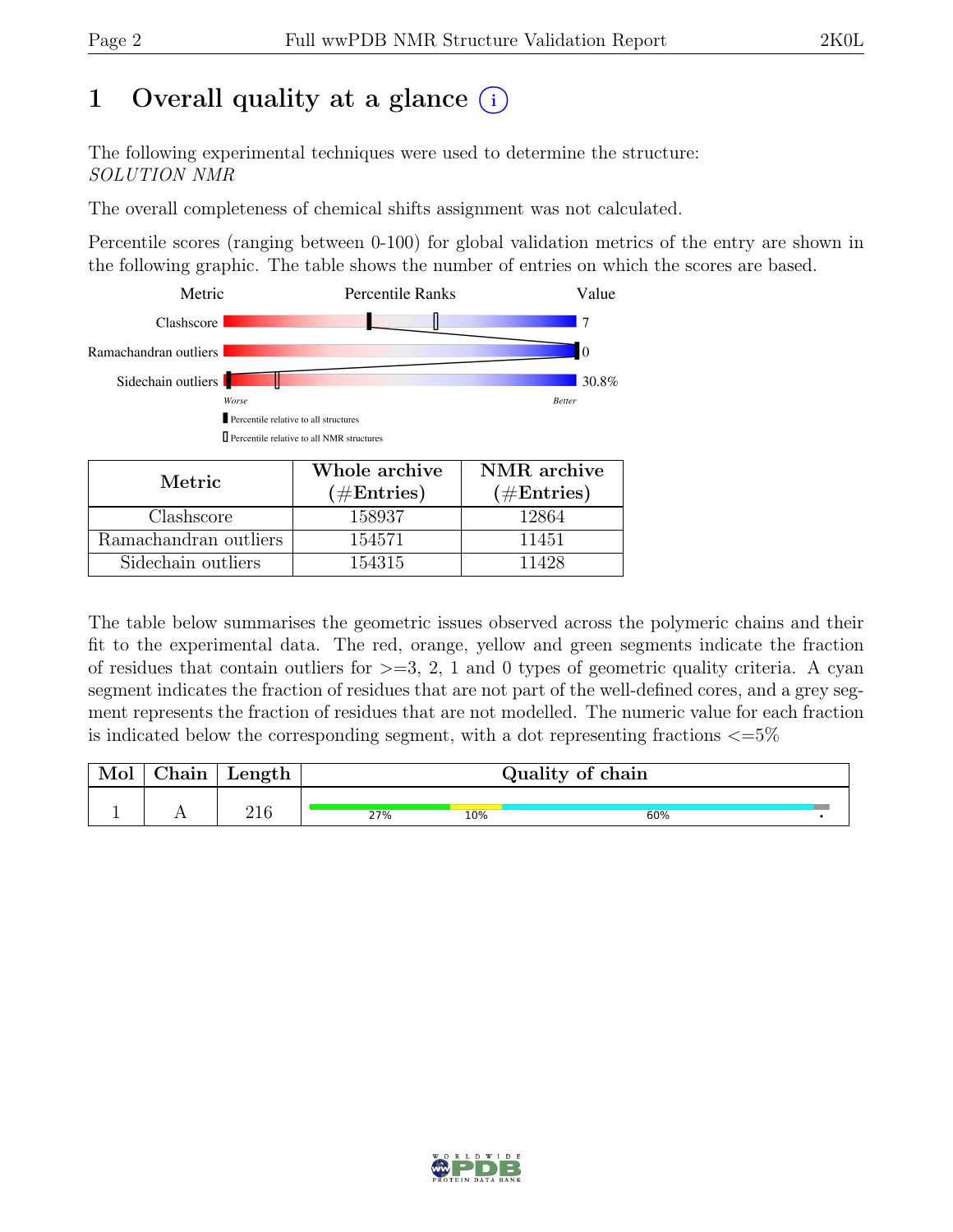## 2 Ensemble composition and analysis  $(i)$

This entry contains 20 models. Model 12 is the overall representative, medoid model (most similar to other models). The authors have identified model 1 as representative, based on the following criterion: lowest energy.

The following residues are included in the computation of the global validation metrics.

|                                           |                               |                           | Well-defined (core) protein residues |              |
|-------------------------------------------|-------------------------------|---------------------------|--------------------------------------|--------------|
| Well-defined core   Residue range (total) |                               |                           | Backbone RMSD (Å)                    | Medoid model |
|                                           | A:18-A:26,                    | $A:53-A:61,$              | 0.27                                 | 12           |
|                                           |                               | $A:66-A:74, A:92-A:103,$  |                                      |              |
|                                           |                               | A:108-A:119, A:141-A:153, |                                      |              |
|                                           | $A:157-A:164$ , $A:184-A:191$ |                           |                                      |              |
|                                           | (80)                          |                           |                                      |              |

Ill-defined regions of proteins are excluded from the global statistics.

Ligands and non-protein polymers are included in the analysis.

The models can be grouped into 3 clusters and 1 single-model cluster was found.

| Cluster number        | Models                                               |
|-----------------------|------------------------------------------------------|
|                       | 1, 3, 6, 7, 8, 9, 10, 11, 12, 13, 15, 17, 18, 19, 20 |
|                       |                                                      |
|                       |                                                      |
| Single-model clusters |                                                      |

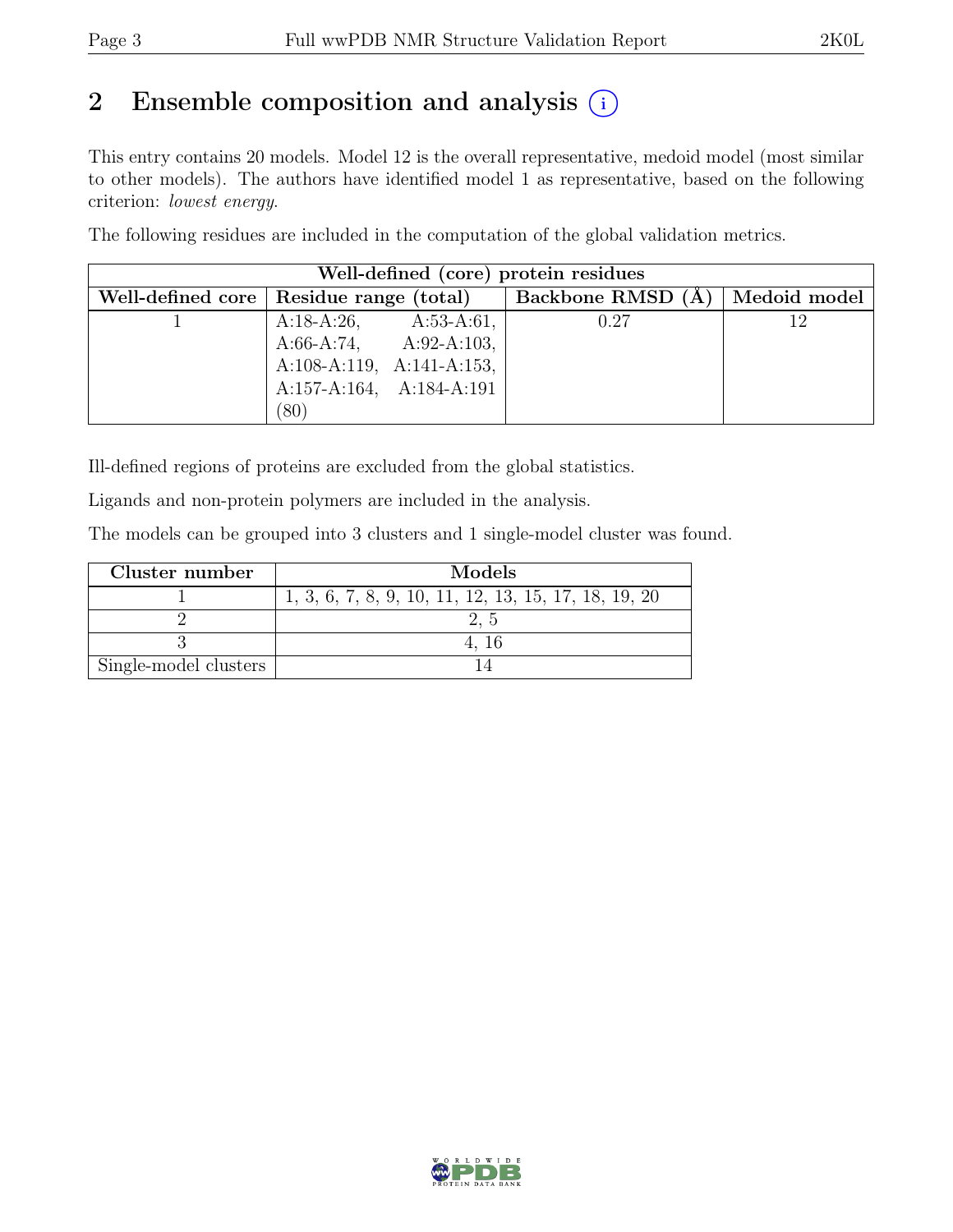# 3 Entry composition  $(i)$

There is only 1 type of molecule in this entry. The entry contains 3099 atoms, of which 1505 are hydrogens and 0 are deuteriums.

• Molecule 1 is a protein called Outer membrane protein A.

| Mol | Chain | Residues |                | $\rm{Atoms}$ |      |     |     | race |
|-----|-------|----------|----------------|--------------|------|-----|-----|------|
|     |       |          | $_{\rm Total}$ |              |      |     |     |      |
|     |       | 210      | 3099           | 1007         | 1505 | 278 | 304 |      |

There are 9 discrepancies between the modelled and reference sequences:

| Chain | Residue | Modelled   | Actual | Comment        | Reference         |
|-------|---------|------------|--------|----------------|-------------------|
| А     |         | ALA        |        | expression tag | <b>UNP P24017</b> |
| А     | 2       | $\rm{ARG}$ |        | expression tag | <b>UNP P24017</b> |
| А     | 3       | ILE        |        | expression tag | <b>UNP P24017</b> |
| A     | 211     | <b>HIS</b> |        | expression tag | <b>UNP P24017</b> |
| А     | 212     | <b>HIS</b> |        | expression tag | <b>UNP P24017</b> |
| A     | 213     | <b>HIS</b> |        | expression tag | <b>UNP P24017</b> |
| А     | 214     | <b>HIS</b> |        | expression tag | <b>UNP P24017</b> |
| А     | 215     | <b>HIS</b> |        | expression tag | <b>UNP P24017</b> |
| А     | 216     | <b>HIS</b> |        | expression tag | <b>UNP P24017</b> |

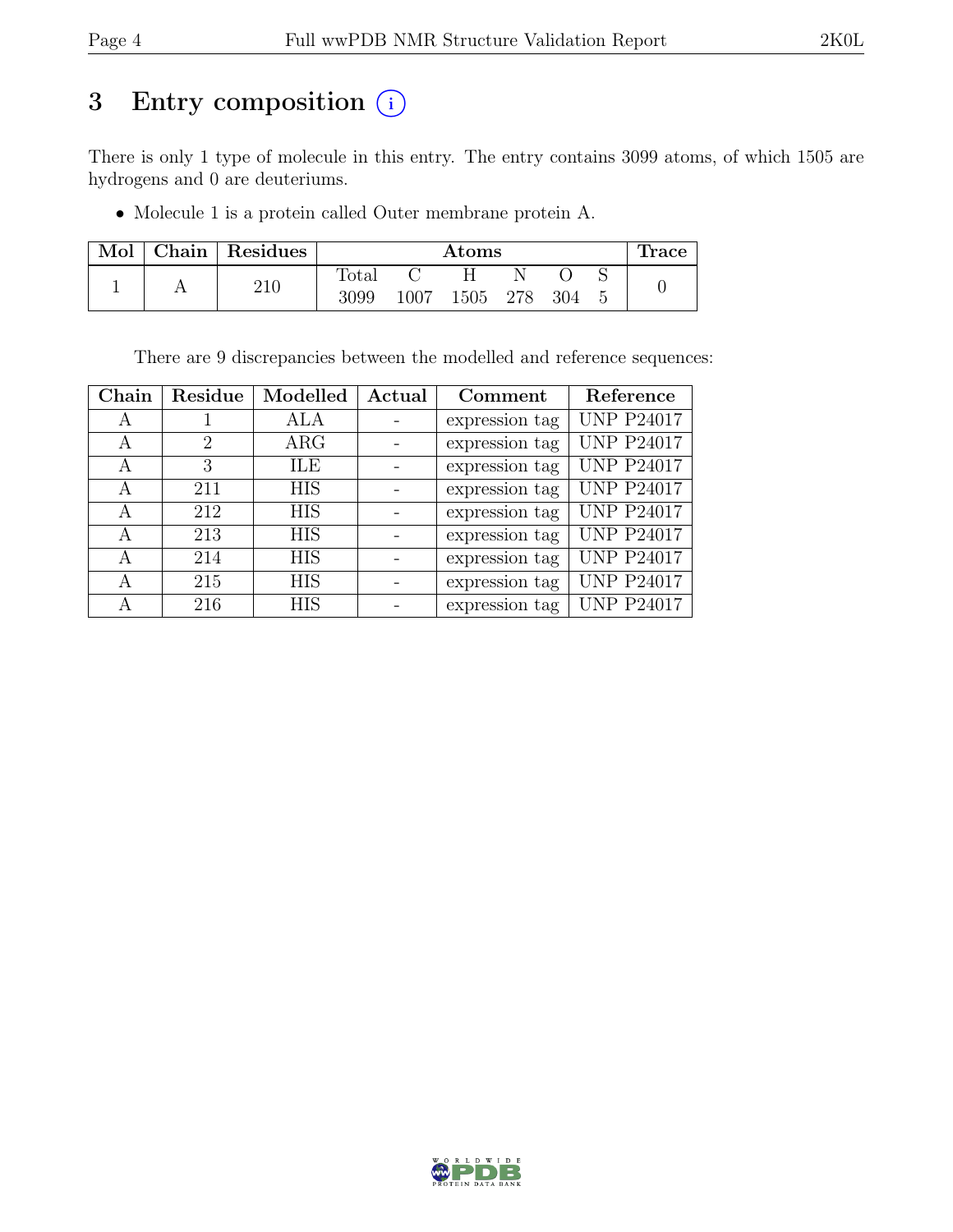# 4 Residue-property plots (i)

#### <span id="page-4-0"></span>4.1 Average score per residue in the NMR ensemble

These plots are provided for all protein, RNA, DNA and oligosaccharide chains in the entry. The first graphic is the same as shown in the summary in section 1 of this report. The second graphic shows the sequence where residues are colour-coded according to the number of geometric quality criteria for which they contain at least one outlier: green  $= 0$ , yellow  $= 1$ , orange  $= 2$  and red  $=$ 3 or more. Stretches of 2 or more consecutive residues without any outliers are shown as green connectors. Residues which are classified as ill-defined in the NMR ensemble, are shown in cyan with an underline colour-coded according to the previous scheme. Residues which were present in the experimental sample, but not modelled in the final structure are shown in grey.

• Molecule 1: Outer membrane protein A



#### 4.2 Scores per residue for each member of the ensemble

Colouring as in section [4.1](#page-4-0) above.

#### 4.2.1 Score per residue for model 1



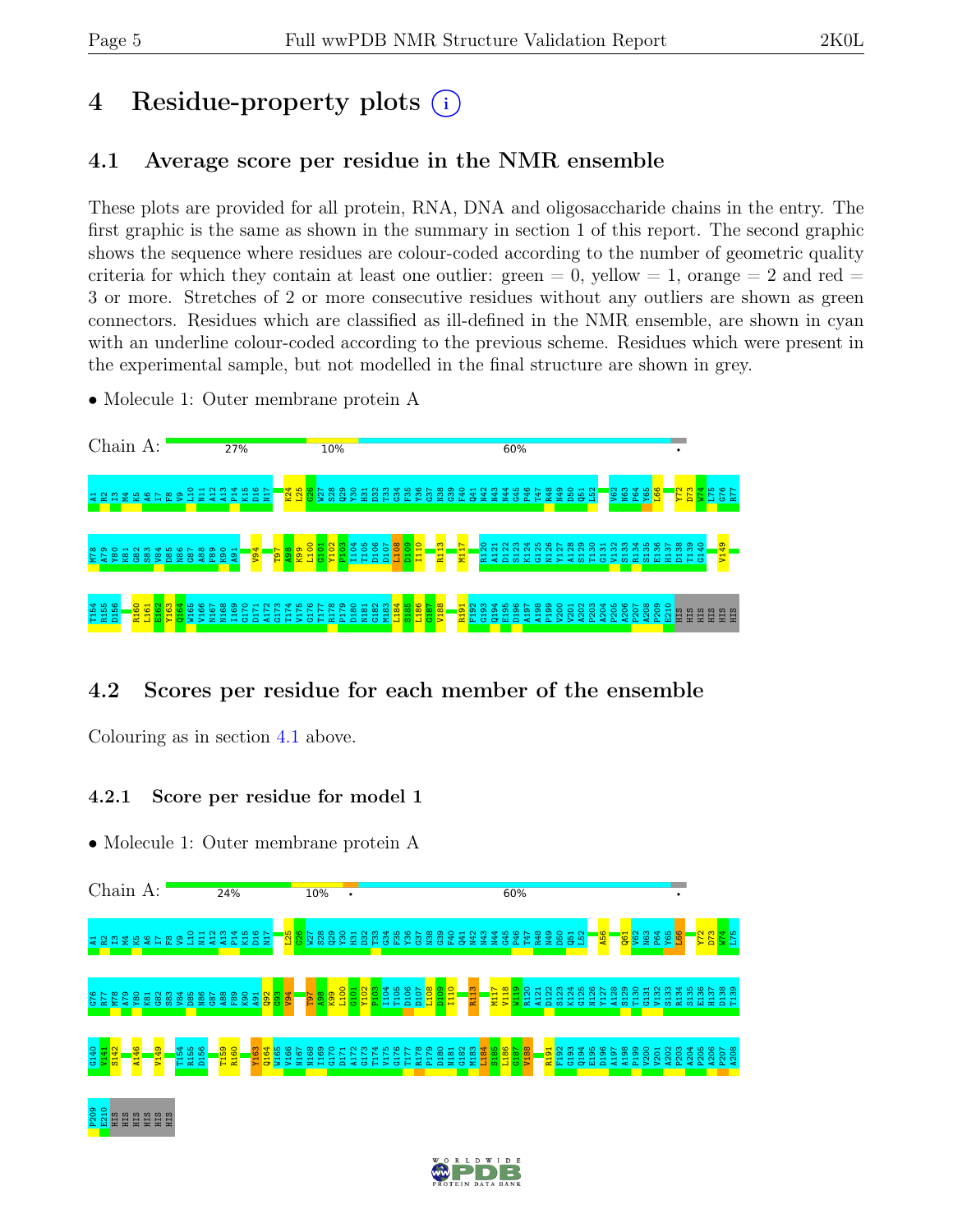#### 4.2.2 Score per residue for model 2

• Molecule 1: Outer membrane protein A



#### 4.2.3 Score per residue for model 3

• Molecule 1: Outer membrane protein A



#### 4.2.4 Score per residue for model 4



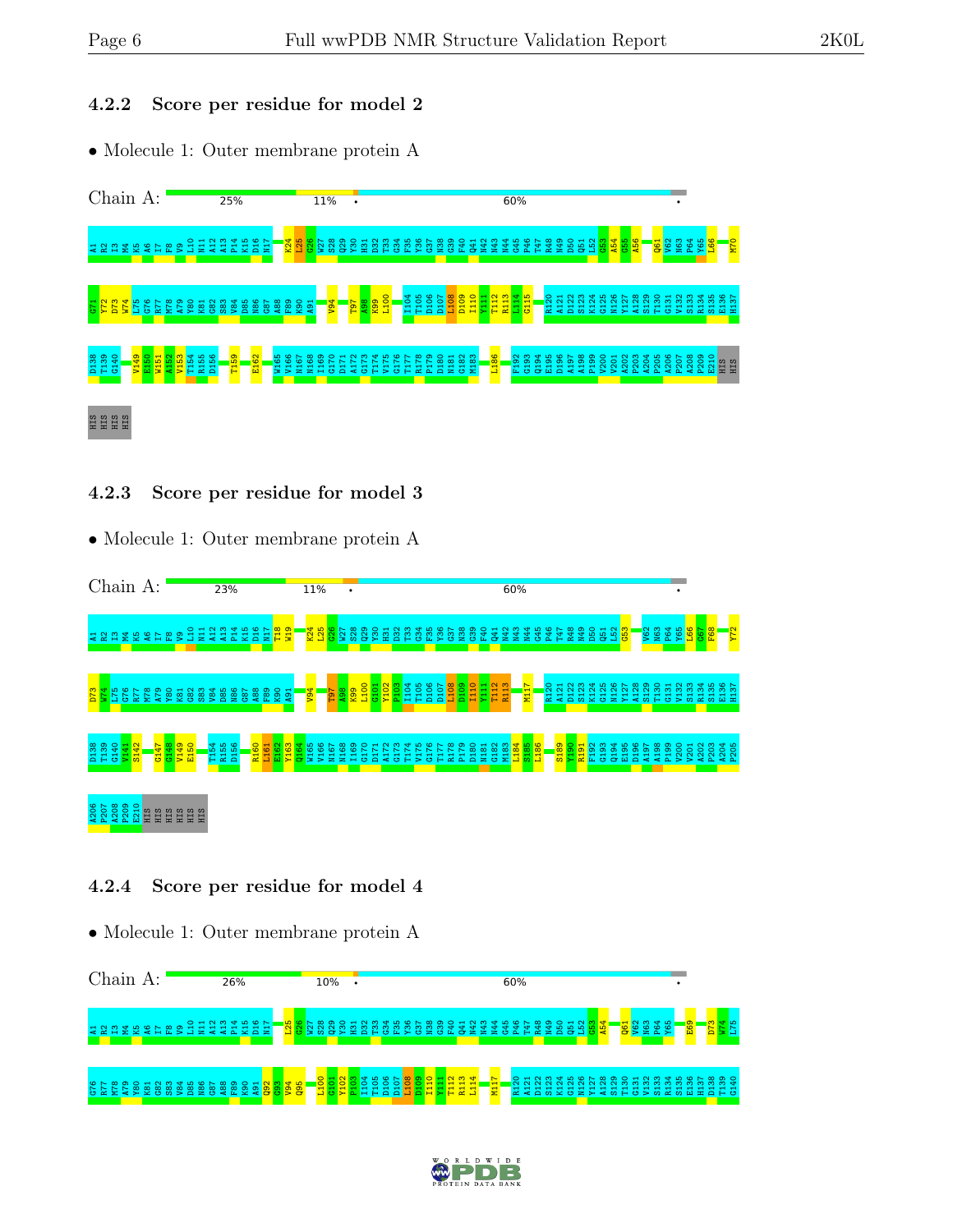# F145 A146 G147 G148 V149 E150 W151 T154 R155 D156 R160 Y163 Q164 W165 V166 N167 N168 I169 G170 D171 A172 G173 T174 V175 G176 T177 R178 P179 D180 N181 G182 M183 L186 F192 G193 Q194 E195 D196 A197 A198 P199 V200 V201 A202 P203 A204 P205 A206 P207 A208 P209 E210 HIS HIS HIS HIS HIS HIS

#### 4.2.5 Score per residue for model 5

• Molecule 1: Outer membrane protein A



#### 4.2.6 Score per residue for model 6

• Molecule 1: Outer membrane protein A



#### 4.2.7 Score per residue for model 7

• Molecule 1: Outer membrane protein A

Chain A:25% 12% 60%

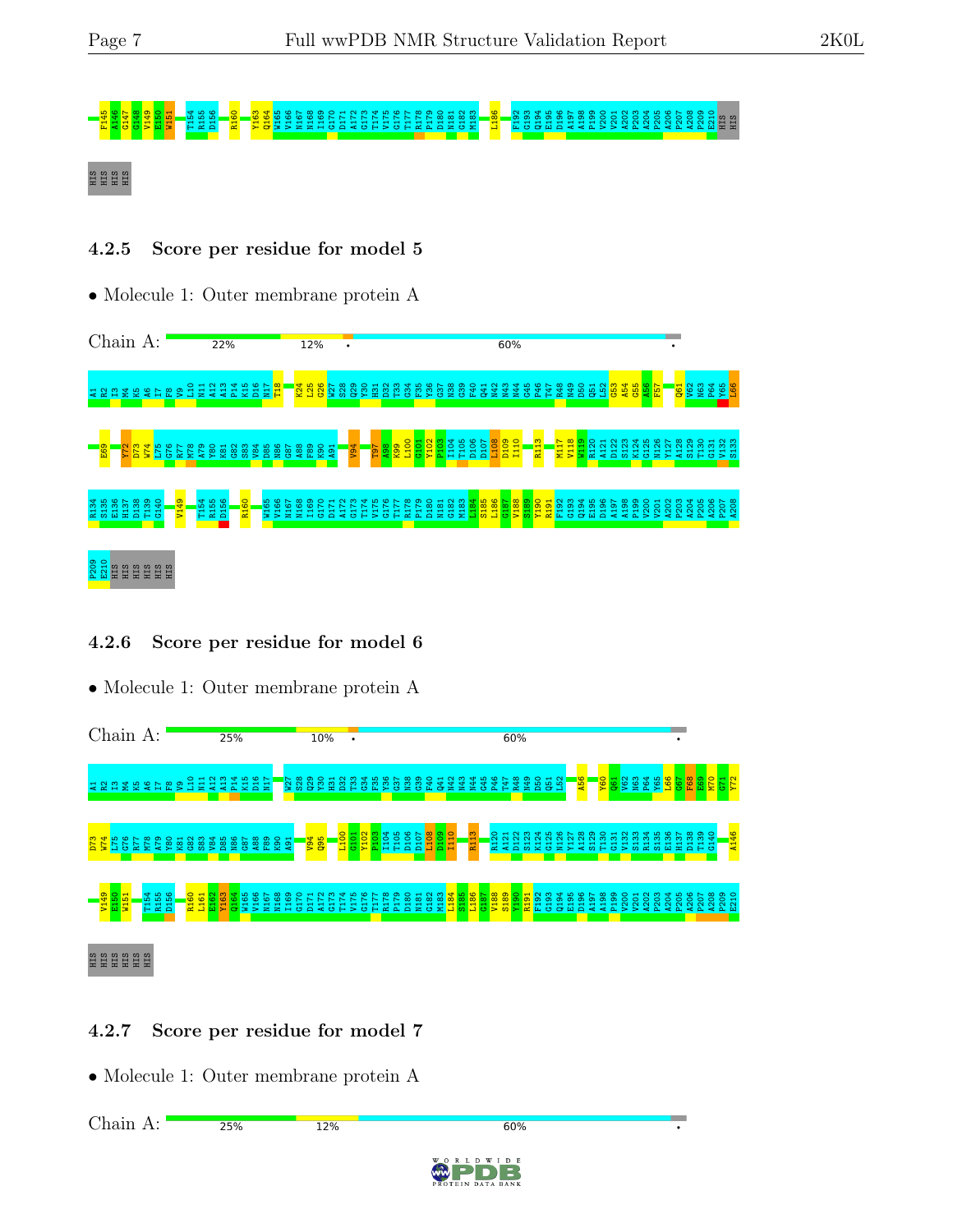

4.2.8 Score per residue for model 8

• Molecule 1: Outer membrane protein A



#### 4.2.9 Score per residue for model 9



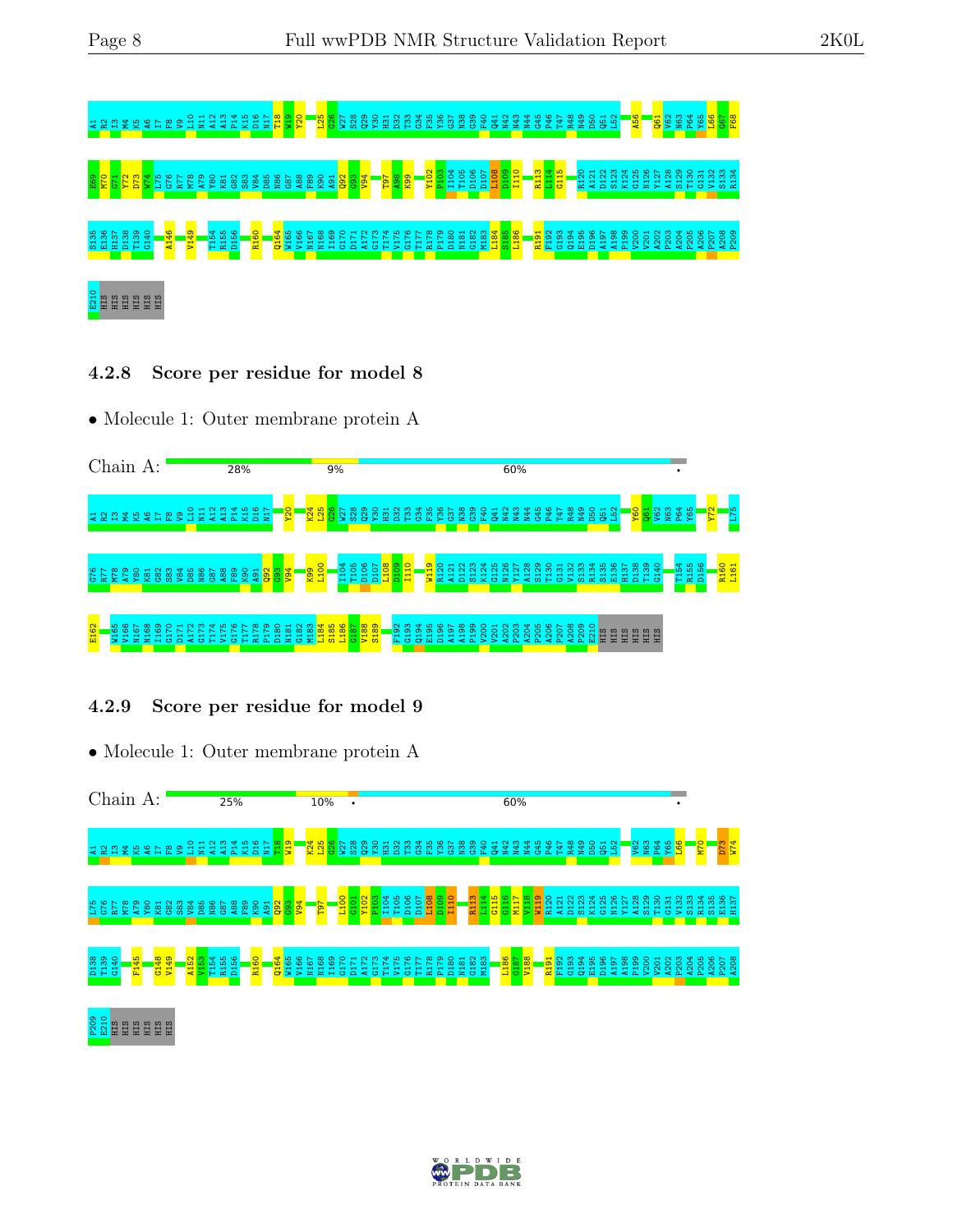#### 4.2.10 Score per residue for model 10

• Molecule 1: Outer membrane protein A



#### 4.2.11 Score per residue for model 11

• Molecule 1: Outer membrane protein A



#### 4.2.12 Score per residue for model 12 (medoid)



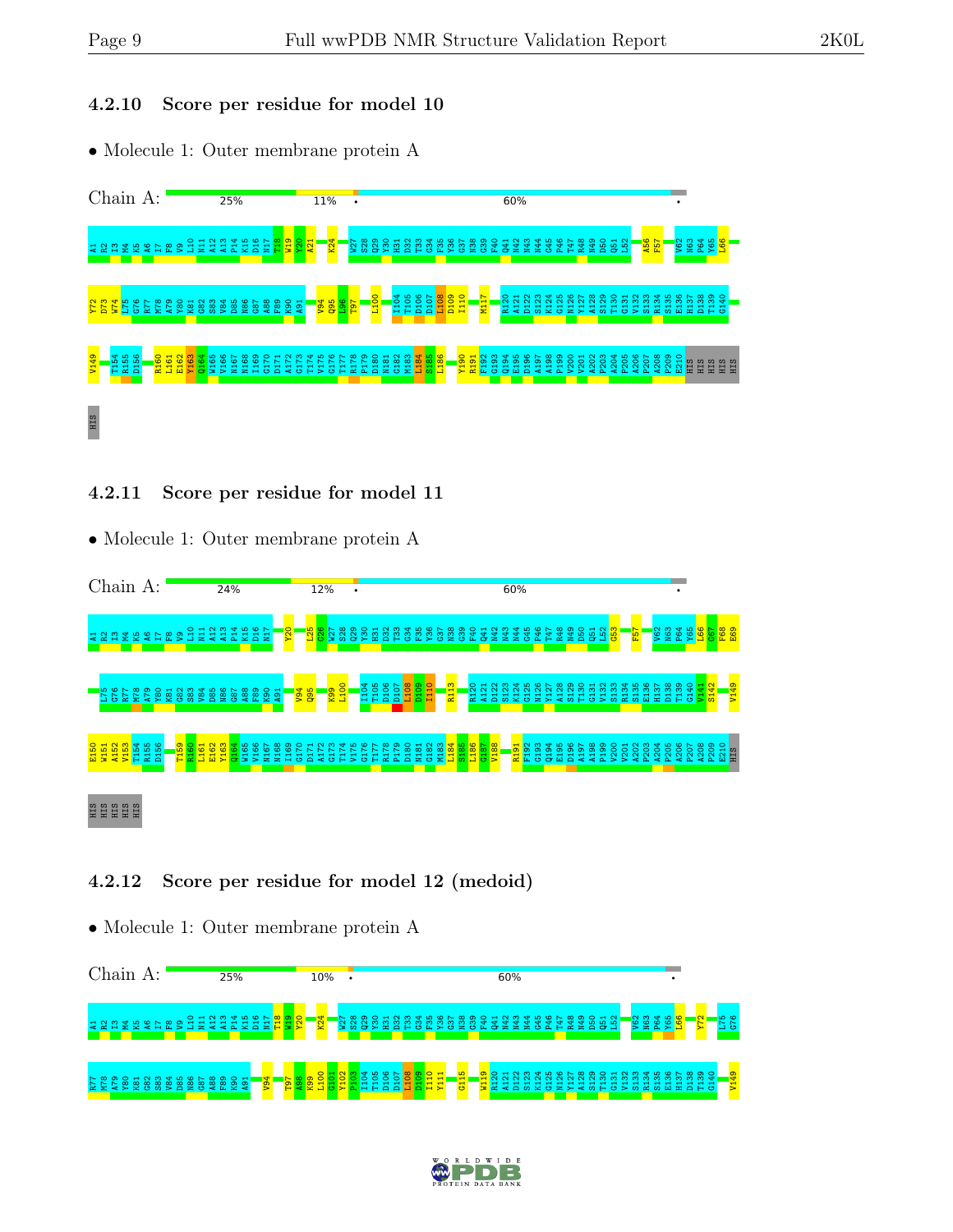# s<br>1986 – Santa Linda Linda Barbara (1986), predstaven predstaven predstaven i slat<br>1986 – Santa Linda Linda Barbara (1986), predstaven predstaven i slat

#### HIS HIS HIS

#### 4.2.13 Score per residue for model 13

• Molecule 1: Outer membrane protein A



4.2.14 Score per residue for model 14

• Molecule 1: Outer membrane protein A



#### 4.2.15 Score per residue for model 15

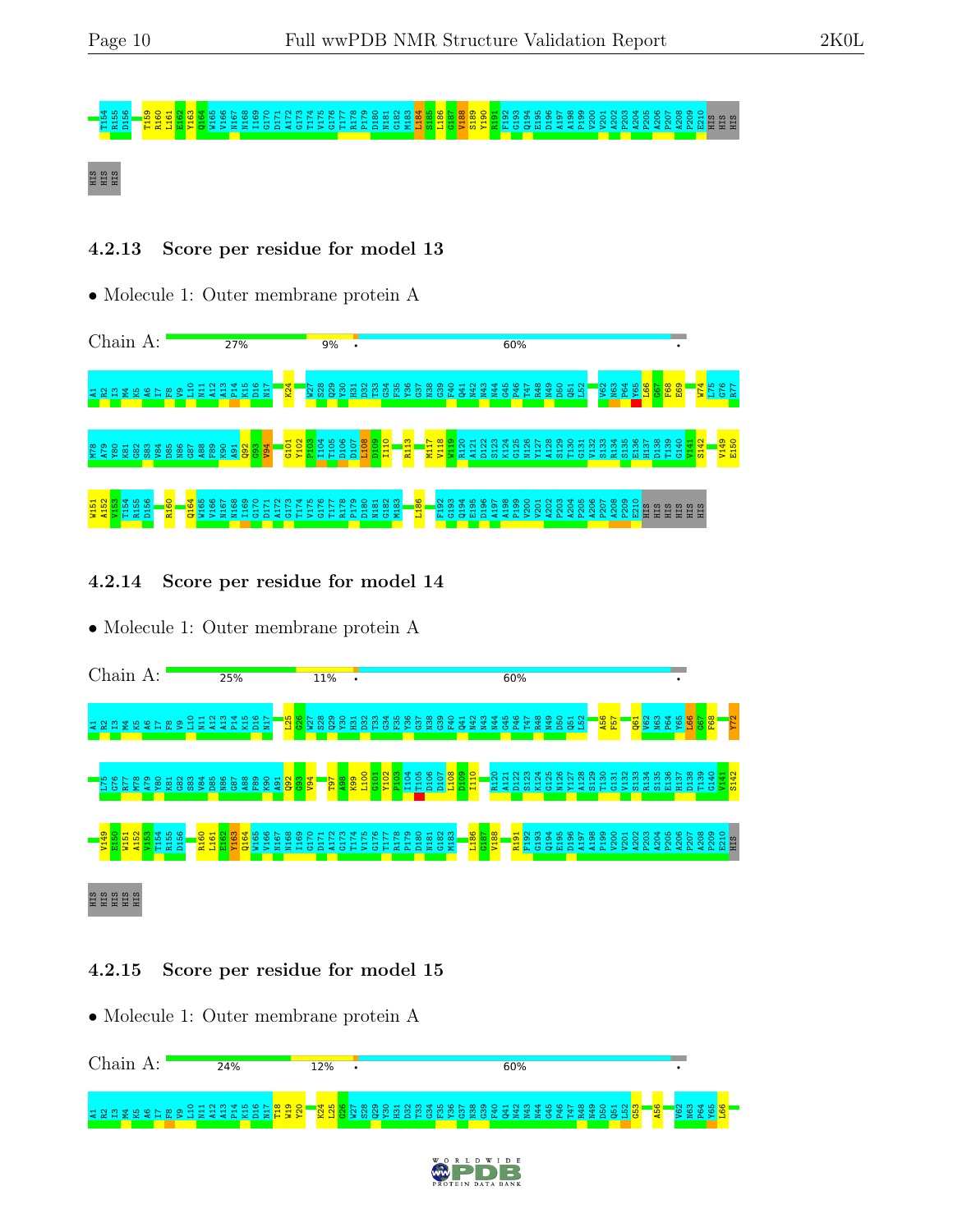# E69 Y72 D73 W74 L75 G76 R77 M78 A79 Y80 K81 G82 S83 V84 D85 N86 G87 A88 F89 K90 A91 V94 Q95 Y102 P103 I104 T105 D106 D107 L108 D109 T112 R113 R120 A121 D122 S123 K124 G125 N126 Y127 A128 S129 T130 G131 V132 S133 R134 S135 E136 H137 D138 T139 G140 V141 S142 A146 T154 R155 D156 T159 R160 L161 Q164 W165 V166 N167 N168 I169 G170 D171 A172 G173 T174 V175 G176 T177 R178 P179 D180 N181 G182 M183 L184 S185 L186 G187 V188 S189 Y190 R191 F192 G193 Q194 E195 D196 A197 A198 P199 V200 V201 A202 P203 A204 P205 A206 P207 A208 P209 E210 HIS

#### S<br>HIS HIS

4.2.16 Score per residue for model 16

• Molecule 1: Outer membrane protein A



#### 4.2.17 Score per residue for model 17

• Molecule 1: Outer membrane protein A



#### 4.2.18 Score per residue for model 18

• Molecule 1: Outer membrane protein A

Chain A:24% 11%  $60%$  $\overline{\phantom{a}}$ W I D E

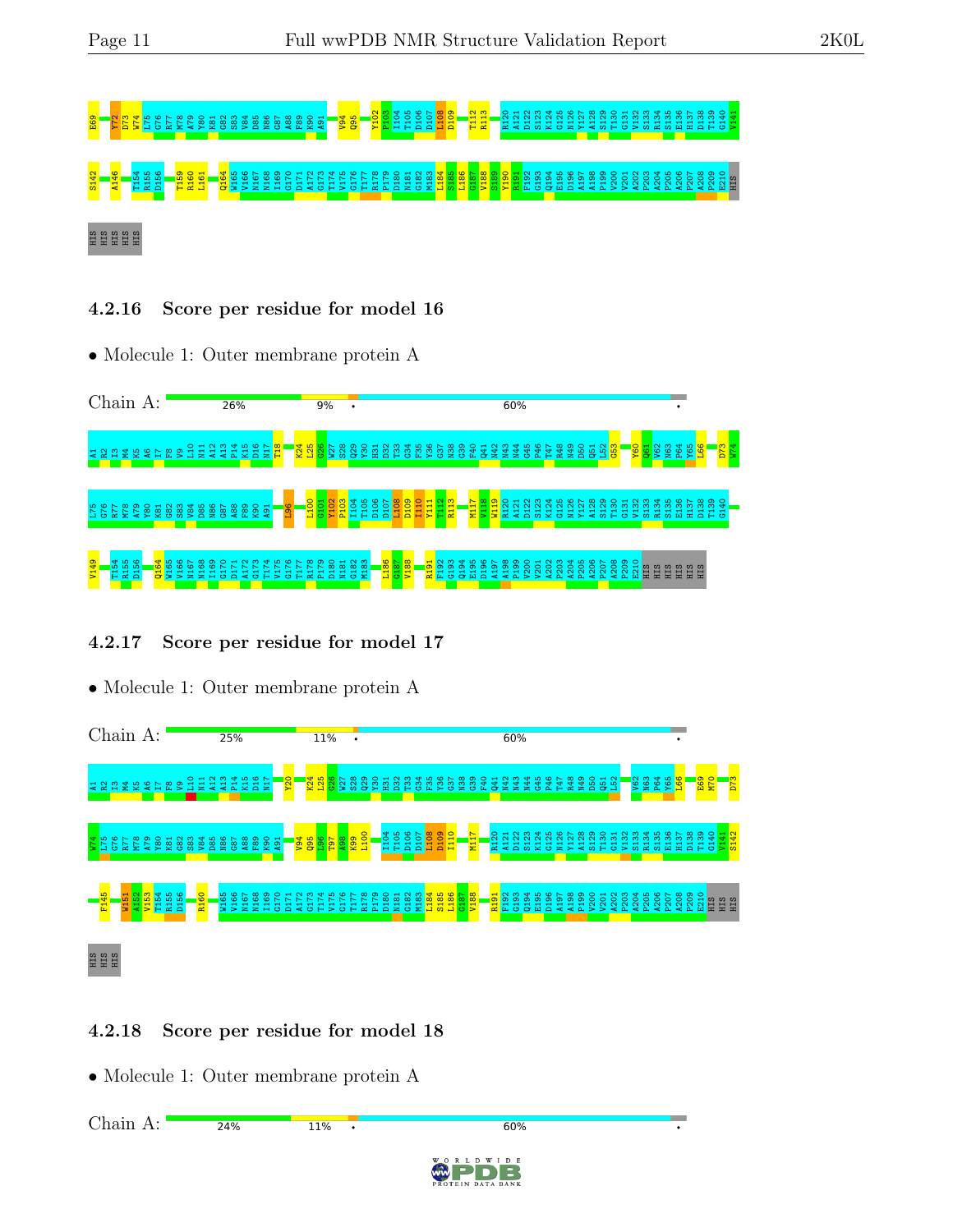

4.2.19 Score per residue for model 19

• Molecule 1: Outer membrane protein A



#### 4.2.20 Score per residue for model 20



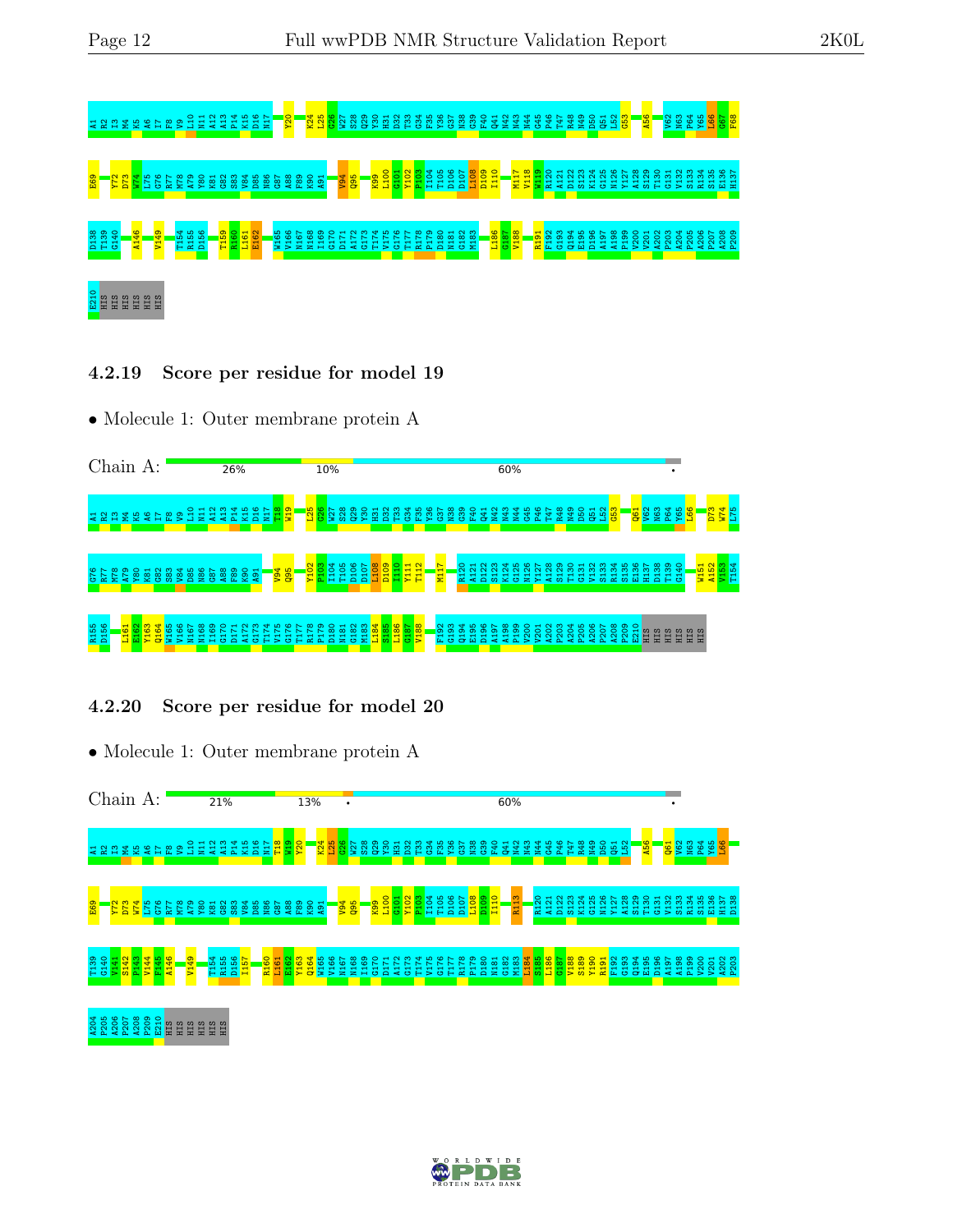# 5 Refinement protocol and experimental data overview  $\odot$

The models were refined using the following method: DGSA-distance geometry simulated annealing, simulated annealing, torsion angle dynamics.

Of the 200 calculated structures, 20 were deposited, based on the following criterion: structures with the lowest energy.

The following table shows the software used for structure solution, optimisation and refinement.

| Software name   Classification   Version |            |  |
|------------------------------------------|------------|--|
| + CNS                                    | refinement |  |

No chemical shift data was provided.

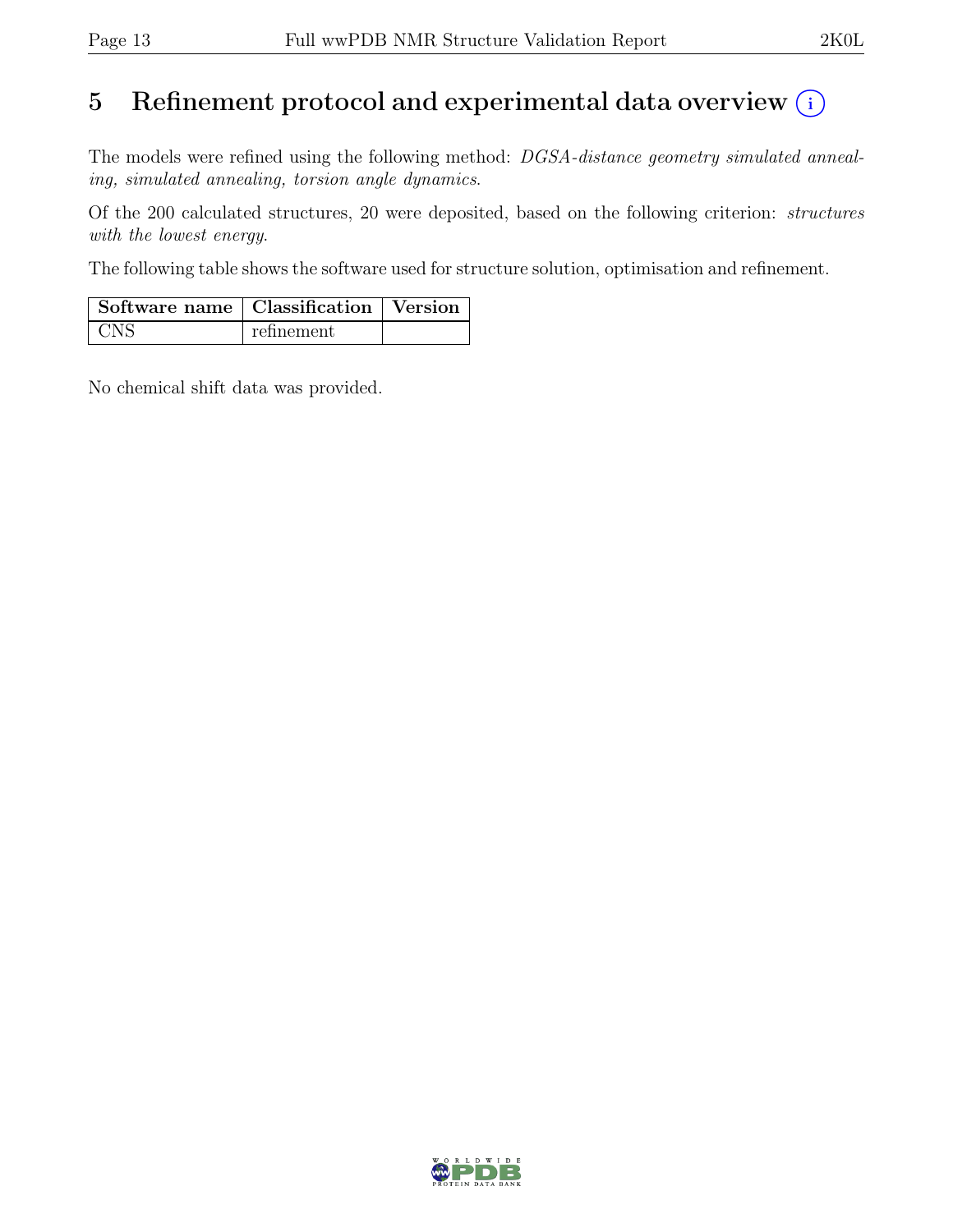# 6 Model quality  $(i)$

## 6.1 Standard geometry  $(i)$

There are no covalent bond-length or bond-angle outliers.

There are no bond-length outliers.

There are no bond-angle outliers.

There are no chirality outliers.

There are no planarity outliers.

#### 6.2 Too-close contacts  $(i)$

In the following table, the Non-H and H(model) columns list the number of non-hydrogen atoms and hydrogen atoms in each chain respectively. The H(added) column lists the number of hydrogen atoms added and optimized by MolProbity. The Clashes column lists the number of clashes averaged over the ensemble.

|     |     |       | Mol   Chain   Non-H   H(model)   H(added)   Clashes |       |     |
|-----|-----|-------|-----------------------------------------------------|-------|-----|
|     |     | 615   | 595                                                 | 595   |     |
| All | All | 12300 | 11900                                               | 11900 | 180 |

The all-atom clashscore is defined as the number of clashes found per 1000 atoms (including hydrogen atoms). The all-atom clashscore for this structure is 7.

| Atom-1               | Atom-2             | $Clash(\AA)$ | $Distance(\AA)$ | Models                      |                |
|----------------------|--------------------|--------------|-----------------|-----------------------------|----------------|
|                      |                    |              |                 | Worst                       | Total          |
| 1: A:110: ILE: HG22  | 1:A:149:VAL:HG12   | 1.15         | 1.16            |                             | 16             |
| 1: A:25:LEU:HD12     | 1:A:54:ALA:HB2     | 0.99         | 1.30            | $\overline{2}$              | $\overline{2}$ |
| 1: A:110: ILE: HG22  | 1:A:149:VAL:CG1    | 0.86         | 2.00            |                             | 12             |
| 1:A:25:LEU:HD12      | 1:A:54:ALA:CB      | 0.77         | 2.09            | $\mathcal{D}_{\mathcal{L}}$ | $\mathbf{1}$   |
| 1: A:25:LEU:HD12     | 1: A:53: GLY:O     | 0.77         | 1.80            | 18                          | $\overline{7}$ |
| 1: A:97:THR:HG21     | 1:A:113:ARG:HD2    | 0.77         | 1.56            | 3                           | $\overline{2}$ |
| 1: A:25:LEU:CD1      | 1:A:54:ALA:HB2     | 0.76         | 2.10            | $\mathcal{D}_{\mathcal{L}}$ | $\mathbf{1}$   |
| 1: A: 163: TYR: CE2  | 1:A:184:LEU:HD23   | 0.76         | 2.16            | 20                          | 1              |
| 1: A:97:THR:HG21     | 1:A:113:ARG:CD     | 0.74         | 2.12            | 3                           | 1              |
| 1:A:161:LEU:HD22     | 1: A: 163: TYR: CZ | 0.74         | 2.17            | 20                          | $\overline{4}$ |
| 1: A: 159: THR: HG22 | 1:A:188:VAL:HG12   | 0.74         | 1.59            | 1                           | $\overline{2}$ |
| 1: A:102:TYR:CZ      | 1:A:110:ILE:HD11   | 0.72         | 2.19            | 12                          | $\overline{2}$ |
| 1: A: 163: TYR: CE1  | 1: A:184:LEU:HD23  | 0.71         | 2.20            | 12                          | $\mathbf{1}$   |
| 1: A:102:TYR:CE2     | 1:A:110:ILE:HD11   | 0.71         | 2.19            | 6                           | 1              |

All unique clashes are listed below, sorted by their clash magnitude.

Continued on next page...

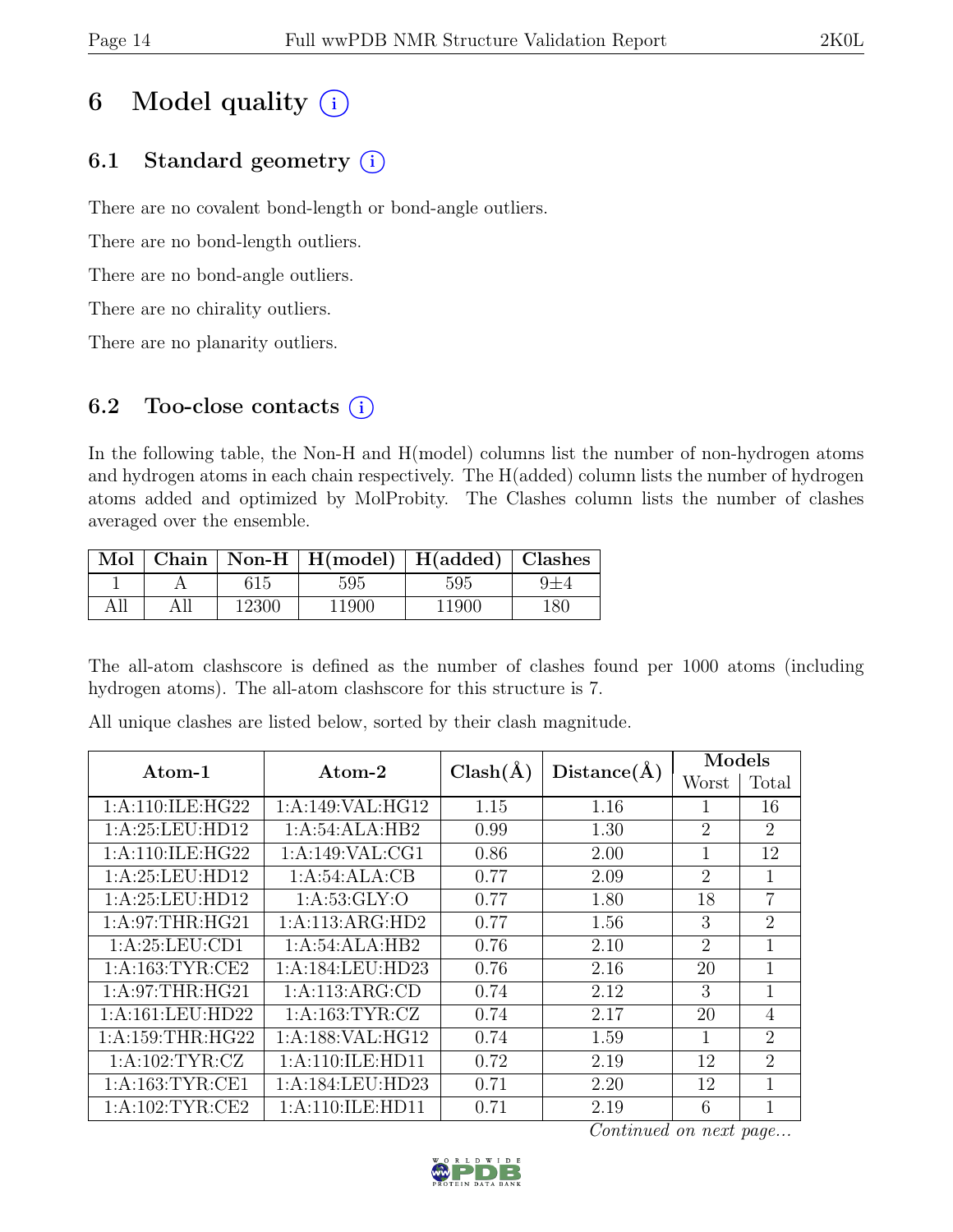| Atom-1              | Atom-2                        | $Clash(\AA)$ | Distance(A) | Models           |                 |  |
|---------------------|-------------------------------|--------------|-------------|------------------|-----------------|--|
|                     |                               |              |             | Worst            | Total           |  |
| 1:A:108:LEU:HD22    | 1:A:151:TRP:NE1               | 0.68         | 2.03        | $17\,$           | 3               |  |
| 1: A:56: ALA:HB3    | 1:A:72:TYR:HB2                | 0.67         | 1.67        | 20               | $9\phantom{.0}$ |  |
| 1:A:113:ARG:HG2     | 1:A:146:ALA:HB3               | 0.65         | 1.69        | $6\phantom{.}6$  | $\mathbf{1}$    |  |
| 1:A:113:ARG:NE      | 1:A:146:ALA:HB3               | 0.62         | 2.10        | 20               | $\overline{2}$  |  |
| 1: A:113:ARG:CG     | 1:A:146:ALA:HB3               | 0.62         | 2.24        | $\,6\,$          | $\,1$           |  |
| 1:A:110:ILE:CG2     | $1:A:149:\overline{V}AL:HGI2$ | 0.61         | 2.11        | 11               | $6\phantom{.}6$ |  |
| 1:A:153:VAL:O       | 1:A:153:VAL:HG12              | 0.61         | 1.96        | 11               | $\overline{2}$  |  |
| 1:A:163:TYR:CE2     | 1:A:184:LEU:HD21              | 0.60         | 2.31        | $6\phantom{.}6$  | $\mathbf{1}$    |  |
| 1:A:161:LEU:HD22    | 1: A: 163: TYR: CE1           | 0.58         | 2.33        | 14               | $\overline{4}$  |  |
| 1:A:184:LEU:HD12    | 1:A:184:LEU:N                 | 0.58         | 2.14        | $6\phantom{.}6$  | $8\,$           |  |
| 1:A:146:ALA:HB1     | 1:A:162:GLU:CD                | 0.58         | 2.19        | 18               | $\mathbf{1}$    |  |
| 1:A:163:TYR:CG      | 1:A:184:LEU:HD23              | 0.56         | 2.35        | $\mathbf{1}$     | $\mathbf{1}$    |  |
| 1: A: 163: TYR: CD2 | 1:A:184:LEU:HD23              | 0.55         | 2.36        | $\mathbf{1}$     | $\mathbf{1}$    |  |
| 1:A:100:LEU:HD12    | 1:A:100:LEU:O                 | 0.55         | 2.01        | 12               | 15              |  |
| 1:A:163:TYR:CD1     | 1:A:184:LEU:HD23              | 0.55         | 2.36        | 12               | $\mathbf{1}$    |  |
| 1: A:69: GLU:HB3    | 1: A:97:THR:HG23              | 0.53         | 1.80        | $\overline{5}$   | $\mathbf{1}$    |  |
| 1:A:97:THR:HG22     | 1:A:115:GLY:HA3               | 0.52         | 1.80        | $\boldsymbol{9}$ | $\overline{4}$  |  |
| 1:A:113:ARG:NH1     | 1:A:146:ALA:HB3               | 0.51         | 2.21        | $\mathbf{1}$     | $\mathbf{1}$    |  |
| 1: A:97:THR:HG22    | 1:A:115:GLY:CA                | 0.50         | 2.36        | 9                | $\mathbf{1}$    |  |
| 1:A:108:LEU:HD22    | 1:A:151:TRP:CE2               | 0.50         | 2.41        | 11               | $\mathfrak{Z}$  |  |
| 1:A:159:THR:HG22    | 1:A:188:VAL:CG1               | 0.49         | 2.36        | $\mathbf{1}$     | $\mathbf{1}$    |  |
| 1:A:25:LEU:HD13     | 1:A:54:ALA:HB2                | 0.47         | 1.85        | $\overline{5}$   | $\mathbf{1}$    |  |
| 1:A:94:VAL:HG23     | 1:A:118:VAL:O                 | 0.47         | 2.09        | $\mathbf{1}$     | $\overline{4}$  |  |
| 1:A:95:GLN:OE1      | 1:A:144:VAL:HG21              | 0.47         | 2.09        | 20               | $\,1$           |  |
| 1:A:108:LEU:HD23    | 1:A:108:LEU:N                 | 0.47         | 2.26        | 16               | $\overline{4}$  |  |
| 1:A:113:ARG:NH2     | 1:A:146:ALA:HB3               | 0.46         | 2.25        | 15               | $\mathbf{1}$    |  |
| 1:A:100:LEU:HG      | 1:A:112:THR:HG23              | 0.46         | 1.87        | $\overline{2}$   | $\mathbf{1}$    |  |
| 1:A:163:TYR:CD1     | 1: A: 163: TYR: N             | 0.46         | 2.84        | $\overline{11}$  | $\overline{1}$  |  |
| 1:A:25:LEU:HD12     | 1: A:26: GLY: H               | 0.46         | 1.71        | $\overline{5}$   | $\mathbf{1}$    |  |
| 1:A:57:PHE:CZ       | 1:A:113:ARG:NH2               | 0.46         | 2.84        | $\overline{5}$   | $\mathbf{1}$    |  |
| 1: A:20: TYR:CD1    | 1: A:20:TYR:N                 | 0.46         | 2.84        | 15               | $\overline{4}$  |  |
| 1:A:21:ALA:HB3      | 1: A: 190: TYR: CE1           | 0.46         | 2.46        | 10               | $\mathbf{1}$    |  |
| 1: A:190: TYR: N    | 1:A:190:TYR:CD1               | 0.45         | 2.84        | 12               | $\overline{2}$  |  |
| 1:A:163:TYR:CE2     | 1:A:184:LEU:CD2               | 0.45         | 3.00        | 10               | $\overline{2}$  |  |
| 1: A:60:TYR:CZ      | 1: A:68:PHE:CB                | 0.45         | 3.00        | $6\phantom{.}6$  | $\mathbf{1}$    |  |
| 1:A:161:LEU:HD13    | 1: A: 163: TYR: OH            | 0.45         | 2.12        | 12               | $\mathbf{1}$    |  |
| 1:A:18:THR:HG23     | 1: A:61: GLN: H               | 0.44         | 1.72        | 20               | $\mathbf{1}$    |  |
| 1: A: 108: LEU: CD2 | 1: A: 151: TRP: CE2           | 0.44         | 2.99        | 17               | $\mathbf{1}$    |  |
| 1: A:102:TYR:CE1    | 1:A:110:ILE:HD11              | 0.44         | 2.47        | 20               | $\mathbf{1}$    |  |
| 1:A:146:ALA:HB1     | 1:A:162:GLU:CG                | 0.44         | 2.43        | 18               | $\mathbf{1}$    |  |
| 1: A:60: TYR:N      | 1:A:60:TYR:CD1                | 0.43         | 2.86        | 8                | $\mathbf{1}$    |  |

Continued from previous page.

Continued on next page...

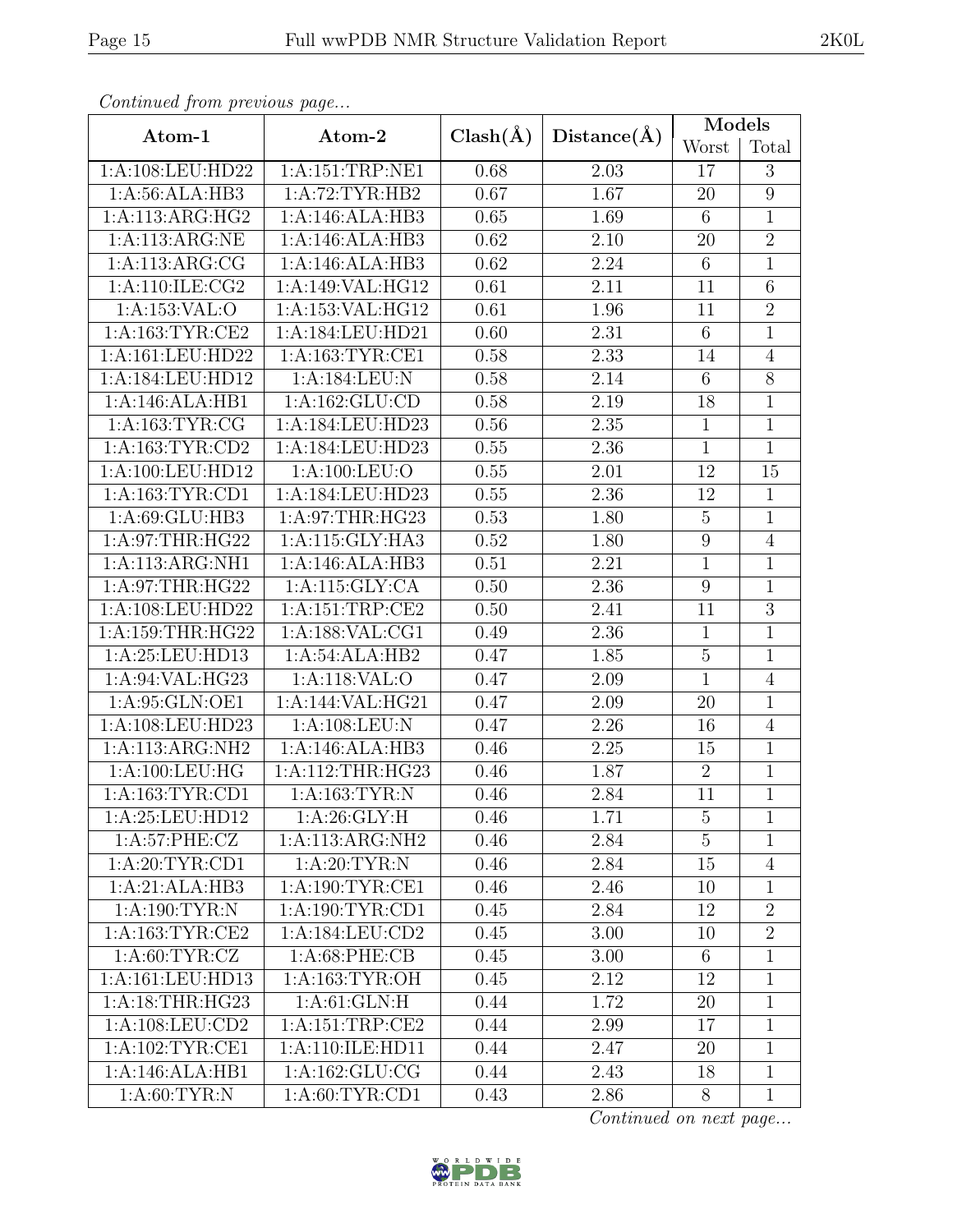| Atom-1             | Atom-2              | $Clash(\AA)$ | Distance(A) | Models         |                |
|--------------------|---------------------|--------------|-------------|----------------|----------------|
|                    |                     |              |             | Worst          | Total          |
| 1: A: 163: TYR: CZ | 1:A:184:LEU:HD21    | 0.43         | 2.48        | 10             | 1              |
| 1:A:157:ILE:HG23   | 1: A:190: TYR: CE1  | 0.43         | 2.48        | 20             | $\overline{1}$ |
| 1:A:25:LEU:HD12    | 1: A:26: GLY:N      | 0.43         | 2.27        | $\overline{5}$ | $\mathbf{1}$   |
| 1:A:96:LEU:HD23    | 1: A:96: LEU:O      | 0.43         | 2.13        | 16             | $\overline{1}$ |
| 1:A:108:LEU:HD23   | 1:A:151:TRP:CD1     | 0.42         | 2.50        | $6\,$          | $\overline{1}$ |
| 1:A:145:PHE:CD1    | 1:A:145:PHE:N       | 0.42         | 2.88        | 17             | $\overline{2}$ |
| 1:A:161:LEU:CD2    | 1:A:163:TYR:CE1     | 0.42         | 3.03        | 12             | $\mathbf{1}$   |
| 1:A:159:THR:OG1    | 1:A:188:VAL:HG12    | 0.42         | 2.14        | 12             | $\mathbf{1}$   |
| 1:A:73:ASP:CB      | 1: A:119:TRP:CH2    | 0.42         | 3.03        | 9              | $\overline{1}$ |
| 1:A:25:LEU:HD12    | 1:A:54:ALA:CA       | 0.42         | 2.45        | $\overline{2}$ | $\mathbf 1$    |
| 1: A:110: ILE: O   | 1: A: 111: TYR: CD1 | 0.41         | 2.73        | 12             | $\overline{2}$ |
| 1:A:112:THR:HG22   | 1:A:147:GLY:CA      | 0.41         | 2.45        | $\overline{3}$ | $\overline{1}$ |
| 1:A:100:LEU:HD12   | 1: A: 100: LEU: C   | 0.41         | 2.36        | 12             | $\mathbf{1}$   |
| 1: A: 101: GLY:O   | 1:A:102:TYR:CG      | 0.41         | 2.74        | 13             | $\overline{1}$ |
| 1: A: 102: TYR: CG | 1:A:103:PRO:HD2     | 0.41         | 2.51        | 16             | $\overline{1}$ |
| 1:A:113:ARG:CD     | 1:A:146:ALA:HB3     | 0.41         | 2.46        | 20             | $\overline{1}$ |
| 1:A:147:GLY:O      | 1: A: 163: TYR: CD1 | 0.41         | 2.74        | $\overline{4}$ | $\mathbf{1}$   |
| 1: A:60: TYR: CZ   | 1:A:68:PHE:HB3      | 0.40         | 2.52        | $\overline{6}$ | $\mathbf{1}$   |
| 1:A:114:LEU:HD12   | $1: A:145:$ PHE:CD2 | 0.40         | 2.52        | $\overline{4}$ | $\overline{1}$ |
| 1: A: 55: GLY: CA  | 1: A:72:TYR:O       | 0.40         | 2.69        | $\overline{5}$ | $\mathbf{1}$   |
| 1:A:190:TYR:CE1    | 1:A:191:ARG:O       | 0.40         | 2.74        | $\overline{5}$ | $\overline{1}$ |
| 1:A:109:ASP:OD1    | $1:$ A:111:TYR:CE2  | 0.40         | 2.74        | 19             | $\overline{1}$ |
| 1:A:184:LEU:N      | 1: A:184:LEU:CD1    | 0.40         | 2.84        | 20             | $\overline{1}$ |
| 1:A:57:PHE:CD1     | 1:A:69:GLU:OE2      | 0.40         | 2.74        | 11             | $\overline{1}$ |
| 1: A:95: GLN:CG    | 1:A:117:MET:CB      | 0.40         | 3.00        | 18             | $\mathbf{1}$   |
| 1:A:113:ARG:NH2    | 1:A:148:GLY:N       | 0.40         | 2.69        | 9              | $\overline{1}$ |
| 1:A:109:ASP:OD1    | 1:A:109:ASP:N       | 0.40         | 2.54        | 17             | $\mathbf{1}$   |

Continued from previous page...

#### 6.3 Torsion angles (i)

#### 6.3.1 Protein backbone ①

In the following table, the Percentiles column shows the percent Ramachandran outliers of the chain as a percentile score with respect to all PDB entries followed by that with respect to all NMR entries. The Analysed column shows the number of residues for which the backbone conformation was analysed and the total number of residues.

| Mol | Chain | Analysed           | Favoured                                           | Allowed   | Outliers | Percentiles |     |
|-----|-------|--------------------|----------------------------------------------------|-----------|----------|-------------|-----|
|     |       | $80/216$ (37\%)    | 77±2 (96±2%)   3±2 (4±2%)   0±0 (0±0%)   100   100 |           |          |             |     |
| All |       | $1600/4320$ (37\%) | 1536 (96%)                                         | 64 $(4%)$ | $0(0\%)$ | 100         | 100 |

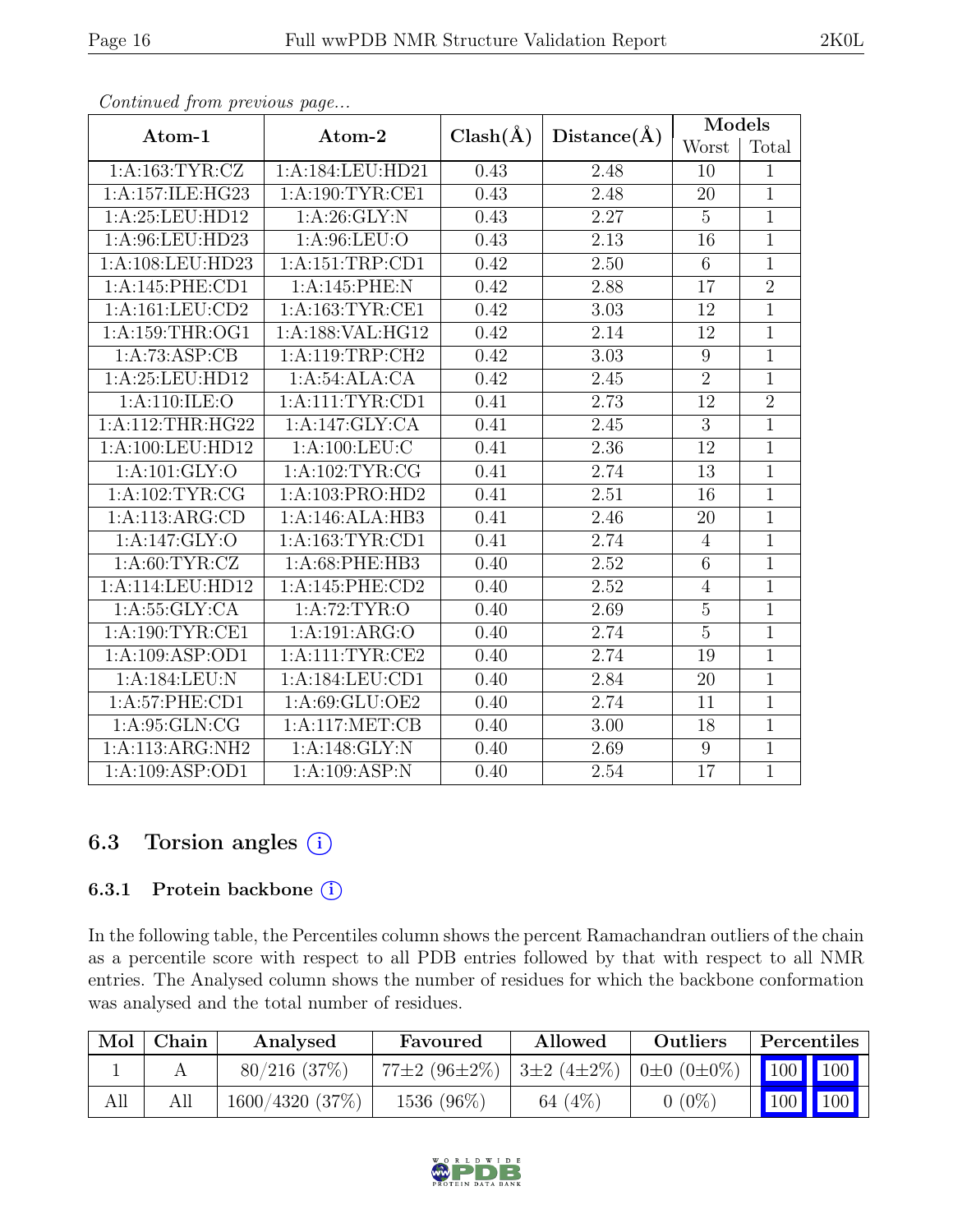There are no Ramachandran outliers.

#### 6.3.2 Protein sidechains  $(i)$

In the following table, the Percentiles column shows the percent sidechain outliers of the chain as a percentile score with respect to all PDB entries followed by that with respect to all NMR entries. The Analysed column shows the number of residues for which the sidechain conformation was analysed and the total number of residues.

| Mol | Chain | Analysed          | Rotameric          | <b>Outliers</b>    | Percentiles |
|-----|-------|-------------------|--------------------|--------------------|-------------|
|     |       | $57/162$ (35%)    | $39\pm3(69\pm5\%)$ | $18\pm3(31\pm5\%)$ | 15          |
| All | All   | $1140/3240(35\%)$ | 789 (69%)          | 351 $(31\%)$       | 15          |

All 44 unique residues with a non-rotameric sidechain are listed below. They are sorted by the frequency of occurrence in the ensemble.

| Mol            | Chain              | Res             | Type                    | Models (Total)  |
|----------------|--------------------|-----------------|-------------------------|-----------------|
| $\overline{1}$ | $\overline{A}$     | 108             | <b>LEU</b>              | 20              |
| $\overline{1}$ | $\overline{A}$     | 186             | LEU                     | 20              |
| $\mathbf{1}$   | А                  | 94              | VAL                     | 19              |
| $\overline{1}$ | $\overline{\rm A}$ | 66              | <b>LEU</b>              | 18              |
| $\overline{1}$ | $\overline{A}$     | 73              | <b>ASP</b>              | 15              |
| $\overline{1}$ | $\overline{\rm A}$ | 160             | $\rm{ARG}$              | $\overline{15}$ |
| $\overline{1}$ | А                  | 188             | $\overline{\text{VAL}}$ | $\overline{13}$ |
| $\overline{1}$ | $\overline{A}$     | 24              | <b>LYS</b>              | 13              |
| $\overline{1}$ | $\overline{\rm A}$ | 99              | <b>LYS</b>              | $\overline{12}$ |
| $\overline{1}$ | $\overline{\rm A}$ | 191             | $\rm{ARG}$              | $\overline{12}$ |
| $\mathbf{1}$   | A                  | 102             | <b>TYR</b>              | 11              |
| $\mathbf{1}$   | А                  | 113             | $\overline{\text{ARG}}$ | 10              |
| $\mathbf{1}$   | A                  | 164             | GLN                     | 10              |
| $\overline{1}$ | $\overline{A}$     | 117             | MET                     | 9               |
| $\overline{1}$ | A                  | 142             | <b>SER</b>              | 8               |
| $\overline{1}$ | A                  | $\overline{7}4$ | <b>TRP</b>              | 8               |
| $\overline{1}$ | $\overline{A}$     | 161             | <b>LEU</b>              | 8               |
| $\overline{1}$ | $\overline{A}$     | 61              | GLN                     | $\overline{7}$  |
| $\overline{1}$ | $\overline{A}$     | $\overline{92}$ | $\overline{\text{GLN}}$ | $\overline{7}$  |
| $\overline{1}$ | А                  | 109             | ASP                     | $\overline{7}$  |
| $\overline{1}$ | $\overline{\rm A}$ | 68              | PHE                     | $\overline{7}$  |
| $\overline{1}$ | $\overline{A}$     | 110             | ILE                     | $\overline{7}$  |
| $\overline{1}$ | $\overline{A}$     | $95\,$          | GLN                     | $\overline{7}$  |
| $\overline{1}$ | $\overline{A}$     | $\overline{97}$ | <b>THR</b>              | $\overline{6}$  |
| $\overline{1}$ | A                  | 18              | THR                     | $\sqrt{6}$      |
| $\overline{1}$ | $\overline{A}$     | $\overline{72}$ | <b>TYR</b>              | $\overline{6}$  |

Continued on next page...

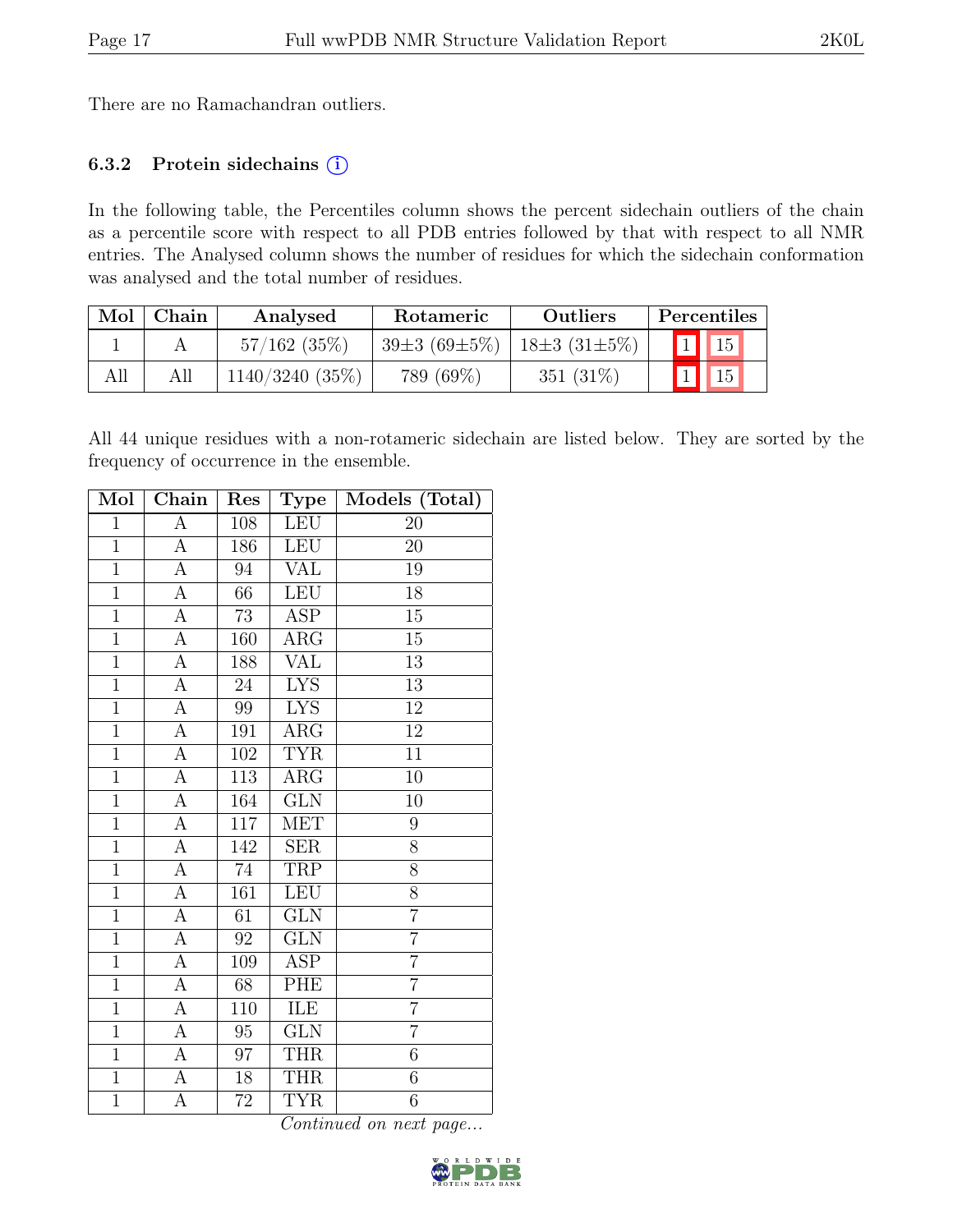| ۰. |
|----|
|----|

| Mol            | Chain            | Res | <b>Type</b> | Models (Total) |
|----------------|------------------|-----|-------------|----------------|
| 1              | A                | 69  | <b>GLU</b>  | 6              |
| $\mathbf{1}$   | A                | 184 | <b>LEU</b>  | $\overline{5}$ |
| $\mathbf{1}$   | А                | 25  | <b>LEU</b>  | $\overline{5}$ |
| $\mathbf 1$    | $\boldsymbol{A}$ | 70  | <b>MET</b>  | $\overline{5}$ |
| $\mathbf{1}$   | $\boldsymbol{A}$ | 151 | TRP         | $\overline{5}$ |
| $\mathbf 1$    | $\mathbf{A}$     | 162 | <b>GLU</b>  | $\overline{5}$ |
| $\mathbf{1}$   | $\mathbf{A}$     | 19  | TRP         | $\overline{5}$ |
| $\mathbf{1}$   | $\overline{A}$   | 189 | <b>SER</b>  | $\overline{5}$ |
| $\mathbf{1}$   | $\mathbf{A}$     | 163 | <b>TYR</b>  | $\overline{4}$ |
| $\mathbf{1}$   | A                | 112 | <b>THR</b>  | $\overline{4}$ |
| $\mathbf{1}$   | A                | 20  | <b>TYR</b>  | $\overline{4}$ |
| $\mathbf{1}$   | $\boldsymbol{A}$ | 119 | TRP         | $\overline{4}$ |
| $\overline{1}$ | $\boldsymbol{A}$ | 159 | <b>THR</b>  | 3              |
| $\mathbf{1}$   | $\boldsymbol{A}$ | 150 | GLU         | 3              |
| $\mathbf{1}$   | $\overline{A}$   | 185 | <b>SER</b>  | 3              |
| $\mathbf{1}$   | $\boldsymbol{A}$ | 57  | PHE         | $\overline{2}$ |
| $\mathbf 1$    | A                | 60  | <b>TYR</b>  | $\,1$          |
| $\mathbf{1}$   | А                | 96  | <b>LEU</b>  | $\mathbf{1}$   |

Continued from previous page...

#### 6.3.3 RNA  $(i)$

There are no RNA molecules in this entry.

#### 6.4 Non-standard residues in protein, DNA, RNA chains (i)

There are no non-standard protein/DNA/RNA residues in this entry.

#### 6.5 Carbohydrates  $(i)$

There are no monosaccharides in this entry.

#### 6.6 Ligand geometry  $(i)$

There are no ligands in this entry.

#### 6.7 Other polymers  $(i)$

There are no such molecules in this entry.

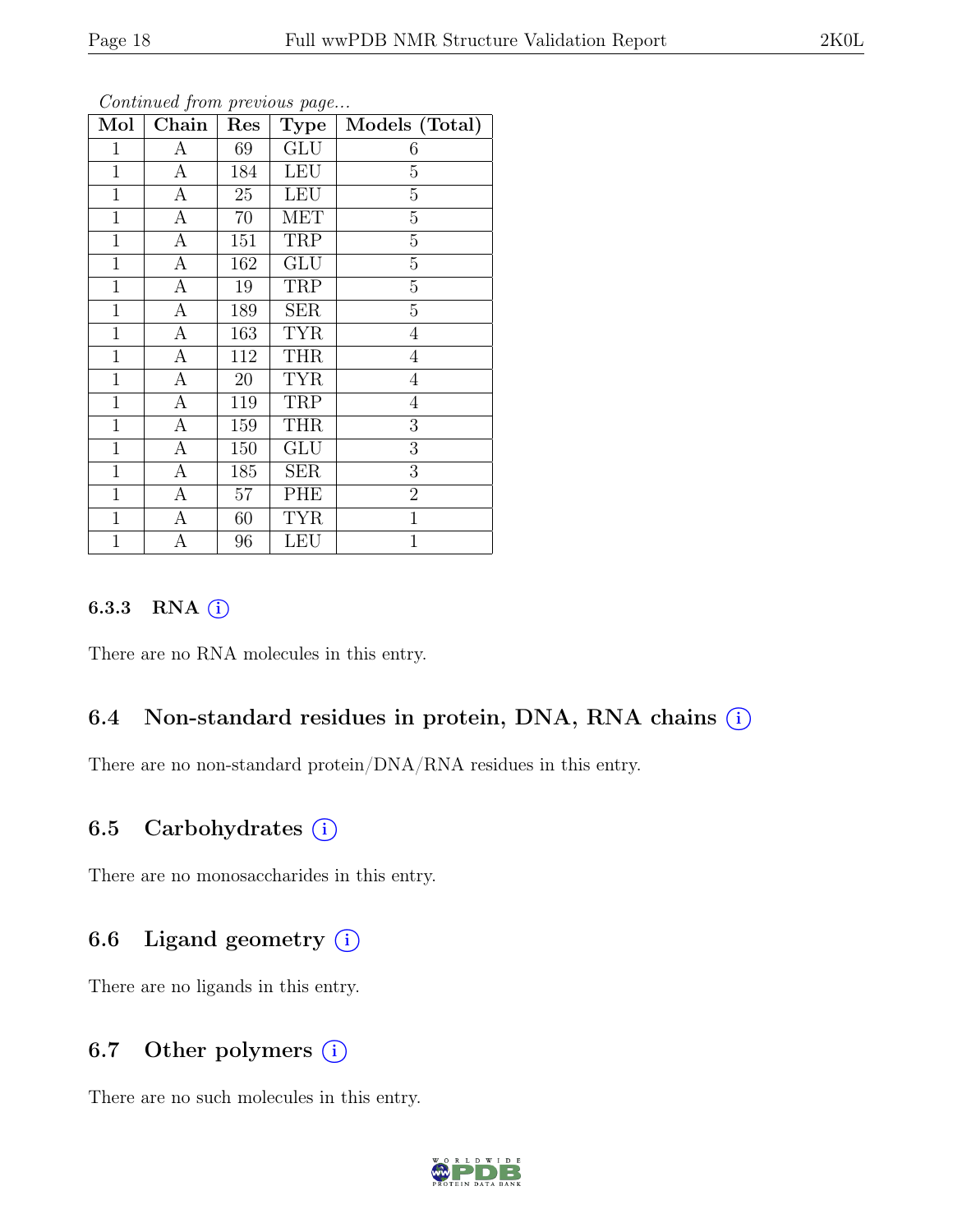## 6.8 Polymer linkage issues (i)

There are no chain breaks in this entry.